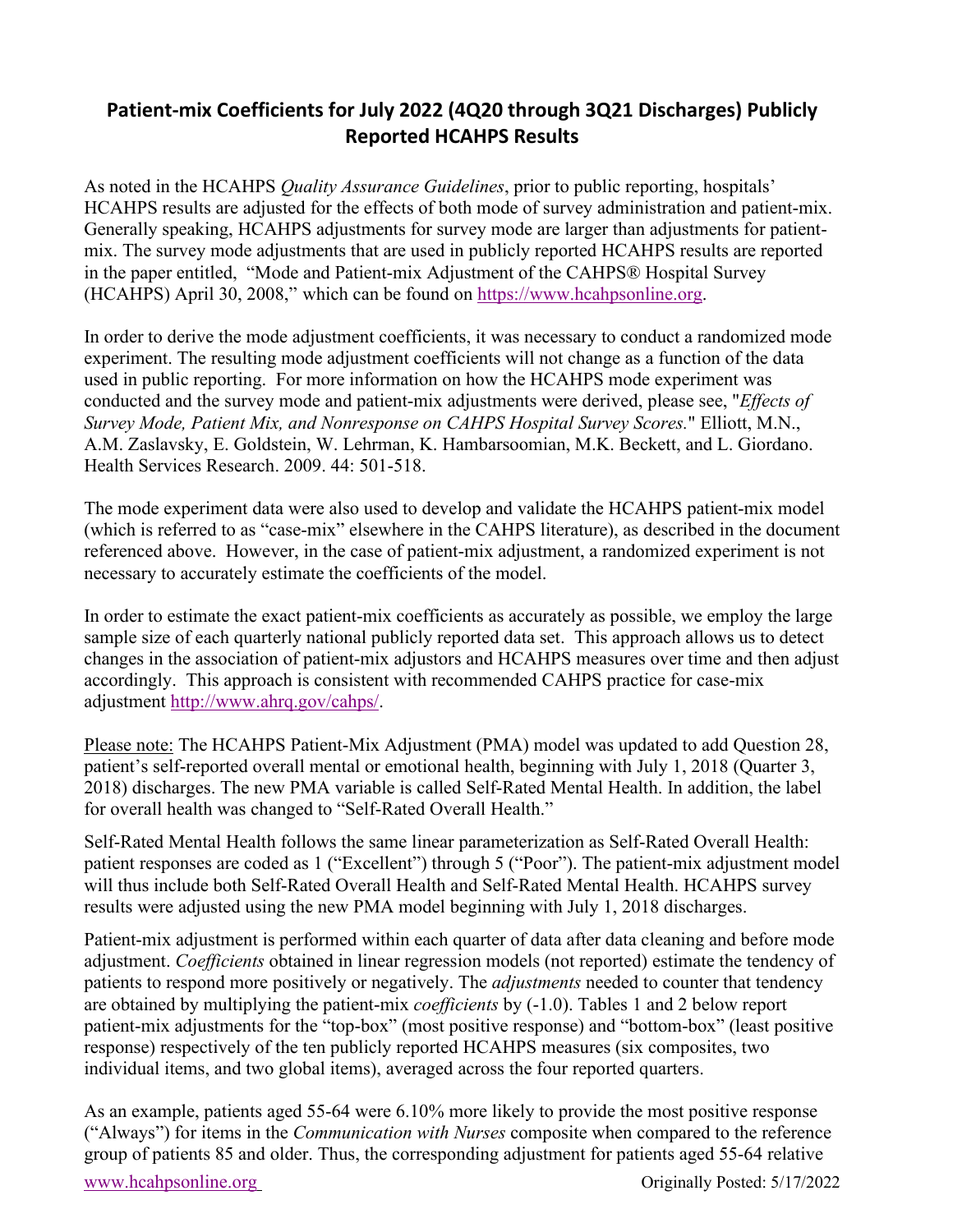to patients 85 and older for that composite is a subtraction of 6.10%, reflected in the "-6.10%" entry in Table 1. Similarly, for each level of decreasing self-rated health status (where 5=poor, 4=fair, 3=good, 2=very good, and 1=excellent), the percentage of patients providing an "Always" response for *Communication with Doctors* decreased by 2.84%. Thus, a patient in fair health (4) would have a  $(4-1)$  \* 2.84=8.52% lower chance of an "Always" response than a patient in excellent health (1), and the corresponding adjustment for a patient in poor health relative to a patient in excellent health would be  $+11.36%$ .

Publicly reported HCAHPS scores are adjusted to the overall national mean of patient-mix variables across all hospitals reporting in a given quarter (as reported in Tables 3). Thus, whether the scores of a given hospital are adjusted upward or downward for a given measure depends not only on these patient-mix adjustments, but also on the patient-mix of that hospital relative to the national average of these patient-mix characteristics. Specifically, the total patient mix-adjustment for a given hospital is the sum of a series of products, where each product multiplies the adjustment in Tables 1 (top-box) or Tables 2 (bottom-box) by the deviation of the hospital's mean on the corresponding patient-mix variable from the national mean on that patient-mix variable (from Tables 3).

Four sets of numbers are needed to calculate final patient-mix adjusted scores for a given hospital: (1) Means of HCAHPS outcomes (top-box proportions or bottom-box proportions) for the hospital in question that have been adjusted for survey mode; (2) individual-level patient-mix adjustments from Tables 1 and 2 of this document; (3) that hospital's means on patient-mix variables; and (4) national means on patient-mix variables from Tables 3 of this document.

Below we provide additional detail regarding the calculation of the *response percentile* and *service line by age interaction* variables.

A hospital's patient-mix adjustment variable *response percentile* is calculated as follows: For a given hospital and a given month, all completed surveys are ranked based on their respective "lag times." Lag time is the number of days between a patient's discharge from the hospital and the return of the mail survey, or the final disposition of the telephone or IVR survey. Ranks are averaged in the case of ties. Response percentile is calculated by dividing lag time rank by monthly sample size.

The *service line by age interaction* variables used in patient-mix adjustment can be calculated by following the steps below for all completed surveys:

- 1) Create an age variable that can take values from 1 through 8, depending on the age range of the patient. Denote this variable as AGE.
- 2) Create an indicator variable for whether a survey was from the surgical service line. Let this variable equal 1 if surgical and equal to 0 if not surgical. Denote this variable as SURG.
- 3) Create an indicator variable for whether a survey was from the maternity service line. Let this variable equal 1 if maternity and equal to 0 if not maternity. Denote this variable as MAT.
- 4) At this point, every completed survey should have a value from 1 to 8 for AGE, a value of 0 or 1 for SURG, and a value of 0 or 1 for MAT.

The surgical by age interaction variable (Surgical\*Age) is equal to the product of SURG and AGE. Similarly, the maternity by age interaction variable (Maternity\*Age) is calculated as the product of MAT and AGE. To obtain hospital-level values for these two interaction variables, simply average all the survey-level values just calculated for Surgical\*Age and Maternity\*Age.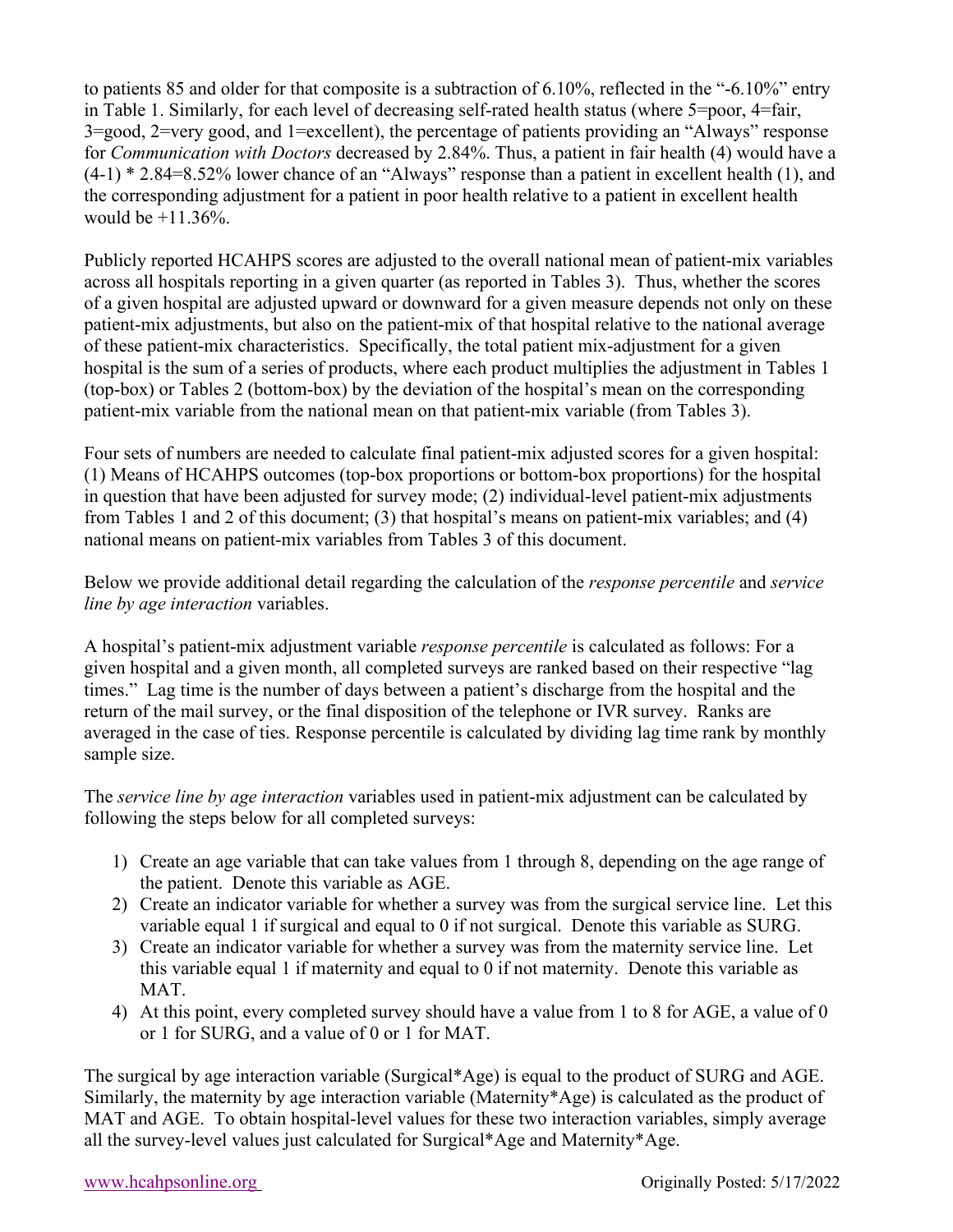The formula for applying patient mix adjustment is as follows:

If y is the mode-adjusted hospital mean of an HCAHPS outcome (top-box or bottom-box)

a1-a20 are the individual-level adjustments from Tables 1 or Tables 2 for the 20 rows other than reference categories (in proportion rather than percentage form)

m1-m20 are the national means for the PMA variables in the same rows in Table 3

h1-h20 are the PMA means for the hospital in question in the same form as in Tables 3a and 3b, then  $y'=y+a1(h1-m1)+a2(h2-m2)+...+a20(h20-m20)$  is the patient-mix and mode-adjusted hospital score for that outcome.

HCAHPS publicly reported two-quarter hospital averages are weighted proportionately to the number of eligible patients seen by the hospital in each of the quarters. Specifically, each quarter's score has a quarterly weight equal to the quarter's eligible discharge size divided by the total eligible discharge size for the two quarters that make up the reporting period. Quarterly weights are applied after patient-mix adjustment and survey mode adjustment.

For public reporting purposes, HCAHPS scores are rounded to integer percentages. Rounding occurs within top, middle, and bottom-box scores only after patient-mix and mode adjustments have been applied. If the sum of the three scores is not 100%, a further adjustment is made to the middlebox score.

Please note: The information presented here will permit a hospital to closely approximate the effect of patient-mix adjustment on its HCAHPS results. However, *exact replication* of published HCAHPS results may not be possible because of (1) the effects of data cleaning and (2) small differences between the effects of quarterly patient-mix adjustments and the two -quarter averages presented here. For each future public reporting period, Tables 1, 2 and 3 will be updated and will be posted on [https://www.hcahpsonline.org.](http://www.hcahpsonline.org/home.aspx)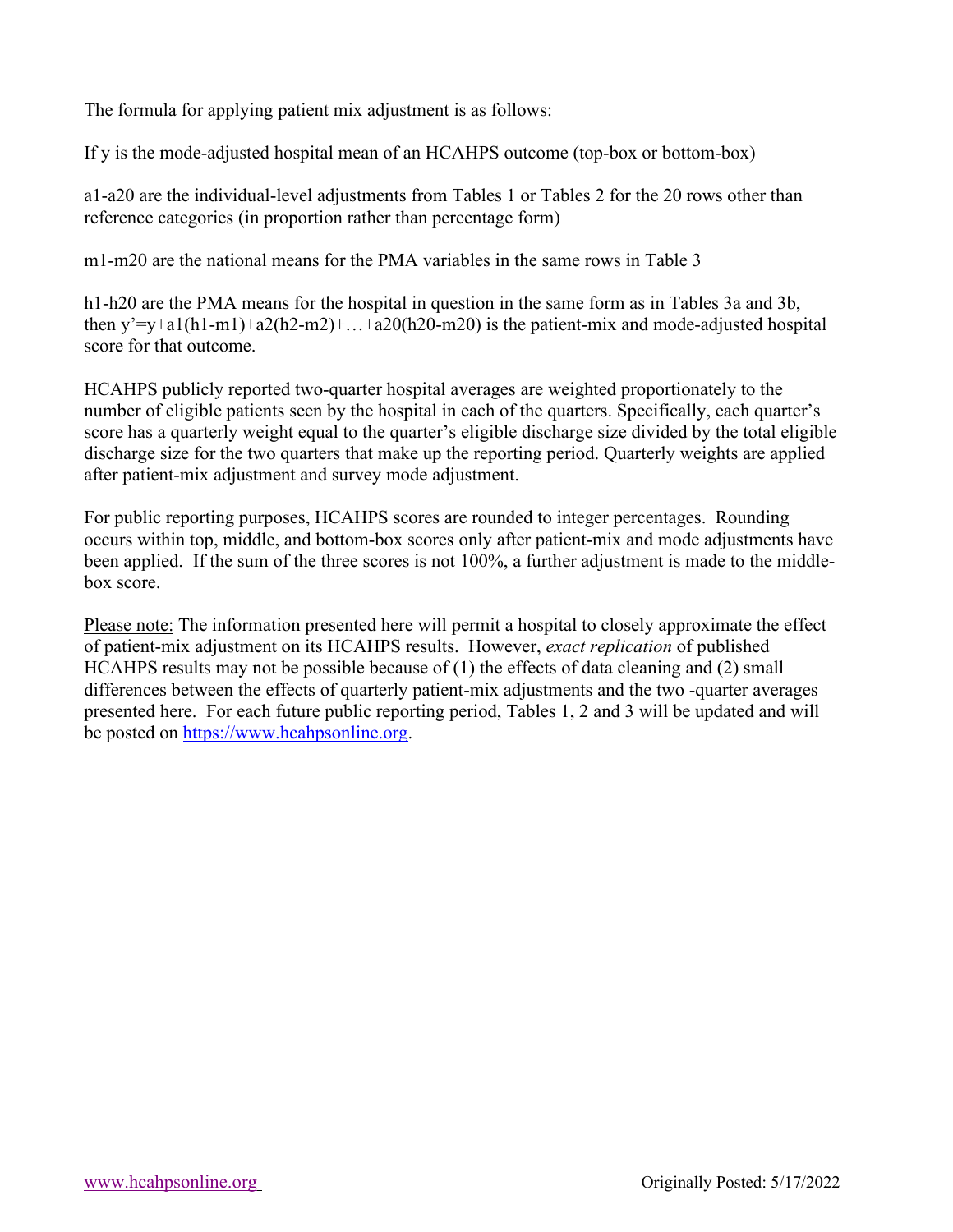Table 1: HCAHPS Patient-Mix Adjustments of Top-Box for Patients Discharged between Quarter 4, 2020 and Quarter 3, 2021 (October 1, 2020 to September 30, 2021)

|                                                                                           | Comm. with Nurses | Comm. with Doctors | Staff<br>Responsiveness of Hosp. | Comm. About Medicines | Cleanliness of Hosp. Env. | Quietness of Hosp. Env. | Discharge Information | Care Transition | Hospital Rating | Recommend the Hospital |
|-------------------------------------------------------------------------------------------|-------------------|--------------------|----------------------------------|-----------------------|---------------------------|-------------------------|-----------------------|-----------------|-----------------|------------------------|
| Education (per level;<br>1=8th grade or less and<br>6=More than 4-year<br>college degree) | 1.71%             | 1.80%              | 2.75%                            | 3.07%                 | 1.68%                     | 3.49%                   | 0.56%                 | 0.28%           | 2.91%           | 1.29%                  |
| Self-Rated Health (per<br>level; 1=Excellent and<br>5=Poor)                               | 3.13%             | 2.84%              | 4.23%                            | 2.73%                 | 2.90%                     | 3.02%                   | 0.63%                 | 2.80%           | 4.54%           | 3.90%                  |
| Self-Rated Mental<br>Health (per level;<br>1=Excellent and 5=Poor)                        | 4.50%             | 4.62%              | 4.50%                            | 4.79%                 | 2.95%                     | 3.47%                   | 1.52%                 | 7.86%           | 4.94%           | 4.62%                  |
| Response Percentile<br>(per 1% of response<br>percentile)                                 | 0.22%             | 0.20%              | 0.27%                            | 0.22%                 | 0.05%                     | 0.03%                   | 0.04%                 | 0.22%           | 0.19%           | 0.20%                  |
| Spanish                                                                                   | $-0.39%$          | $-3.39%$           | $-1.96%$                         | $-1.96%$              | 0.38%                     | $-4.69%$                | $-2.21%$              | $-3.41%$        | $-12.60%$       | $-11.30%$              |
| Chinese                                                                                   | 5.23%             | 2.45%              | 2.85%                            | 2.62%                 | 3.73%                     | $-1.98%$                | $-3.46%$              | 6.06%           | 1.23%           | 0.51%                  |
| R/V/P/O (Russian,<br>Vietnamese, Portuguese,<br>Other)                                    | 0.61%             | $-1.18%$           | $-0.38%$                         | $-0.84%$              | 1.65%                     | $-7.03%$                | $-0.84%$              | 1.87%           | $-1.41%$        | $-2.13%$               |
| English (REFERENCE)                                                                       | 0.00%             | 0.00%              | 0.00%                            | 0.00%                 | 0.00%                     | 0.00%                   | 0.00%                 | 0.00%           | 0.00%           | 0.00%                  |
| Age 18-24                                                                                 | $-0.77%$          | $-2.06%$           | 1.92%                            | $-11.79%$             | $-2.45%$                  | $-2.55%$                | $-3.93%$              | $-10.03%$       | 13.31%          | 11.04%                 |
| Age 25-34                                                                                 | $-3.97%$          | $-4.48%$           | $-4.81%$                         | $-14.80%$             | $-3.42%$                  | $-6.64%$                | $-4.74%$              | $-14.75%$       | 9.00%           | 5.20%                  |
| Age 35-44                                                                                 | $-3.94%$          | $-4.87%$           | $-4.79%$                         | $-14.52%$             | $-1.57%$                  | $-5.56%$                | $-4.75%$              | $-13.26%$       | 6.57%           | 2.97%                  |
| Age 45-54                                                                                 | $-5.76%$          | $-6.57%$           | $-6.42%$                         | $-15.07%$             | $-0.35%$                  | $-4.87%$                | $-5.49%$              | $-13.05%$       | 2.59%           | $-0.34%$               |
| Age 55-64                                                                                 | $-6.10%$          | $-6.58%$           | $-6.28%$                         | $-13.18%$             | 1.08%                     | $-2.95%$                | $-5.28%$              | $-10.93%$       | 0.01%           | $-1.15%$               |
| Age 65-74                                                                                 | $-6.15%$          | $-6.09%$           | $-5.44%$                         | $-10.33%$             | 0.92%                     | $-1.87%$                | $-4.96%$              | $-8.67%$        | $-2.35%$        | $-1.88%$               |
| Age 75-84                                                                                 | $-3.75%$          | $-3.49%$           | $-2.94%$                         | $-5.35%$              | 1.49%                     | $-0.85%$                | $-2.33%$              | $-4.16%$        | $-1.81%$        | $-1.31%$               |
| Age 85+ (REFERENCE)                                                                       | 0.00%             | 0.00%              | 0.00%                            | 0.00%                 | 0.00%                     | 0.00%                   | 0.00%                 | $0.00\%$        | 0.00%           | 0.00%                  |
| Male Medical                                                                              | $-0.32%$          | 0.90%              | $-1.60%$                         | $-2.88%$              | $-6.86%$                  | 1.21%                   | $-2.39%$              | $-0.27%$        | $-0.62%$        | $-1.78%$               |
| <b>Male Surgical</b>                                                                      | $-0.73%$          | $-4.92%$           | $-3.84%$                         | -5.95%                | $-10.46%$                 | 2.50%                   | $-6.62%$              | $-4.70%$        | $-4.68%$        | $-5.41%$               |
| <b>Female Surgical</b>                                                                    | 0.21%             | $-5.97%$           | $-2.24%$                         | $-2.03%$              | $-3.53%$                  | $-0.43%$                | $-5.21%$              | $-4.03%$        | $-3.79%$        | $-3.41%$               |
| <b>Female Maternity</b>                                                                   | $-6.04%$          | $-10.14%$          | $-16.42%$                        | $-13.93%$             | $-3.69%$                  | $-13.70%$               | $-6.23%$              | $-5.31%$        | $-12.39%$       | $-14.09%$              |
| <b>Female Medical</b><br>(REFERENCE)                                                      | 0.00%             | 0.00%              | 0.00%                            | 0.00%                 | 0.00%                     | 0.00%                   | 0.00%                 | 0.00%           | 0.00%           | 0.00%                  |
| Surgical Line * Age <sup>1</sup>                                                          | $-0.19%$          | 0.05%              | $-0.28%$                         | 0.10%                 | 0.05%                     | 0.02%                   | 0.02%                 | 0.21%           | 0.04%           | 0.04%                  |
| Maternity Line * Age <sup>1</sup>                                                         | 0.42%             | 0.72%              | $-0.35%$                         | 1.56%                 | 0.52%                     | 0.80%                   | 0.92%                 | 0.44%           | 2.09%           | 2.11%                  |

<sup>1</sup> Age takes on the values of 1 to 8 as follows: (1: 18 to 24); (2: 25 to 34); (3: 35 to 44); (4: 45 to 54); (5: 55 to 64); (6: 65 to 74); (7: 75 to 84); and (8: 85+).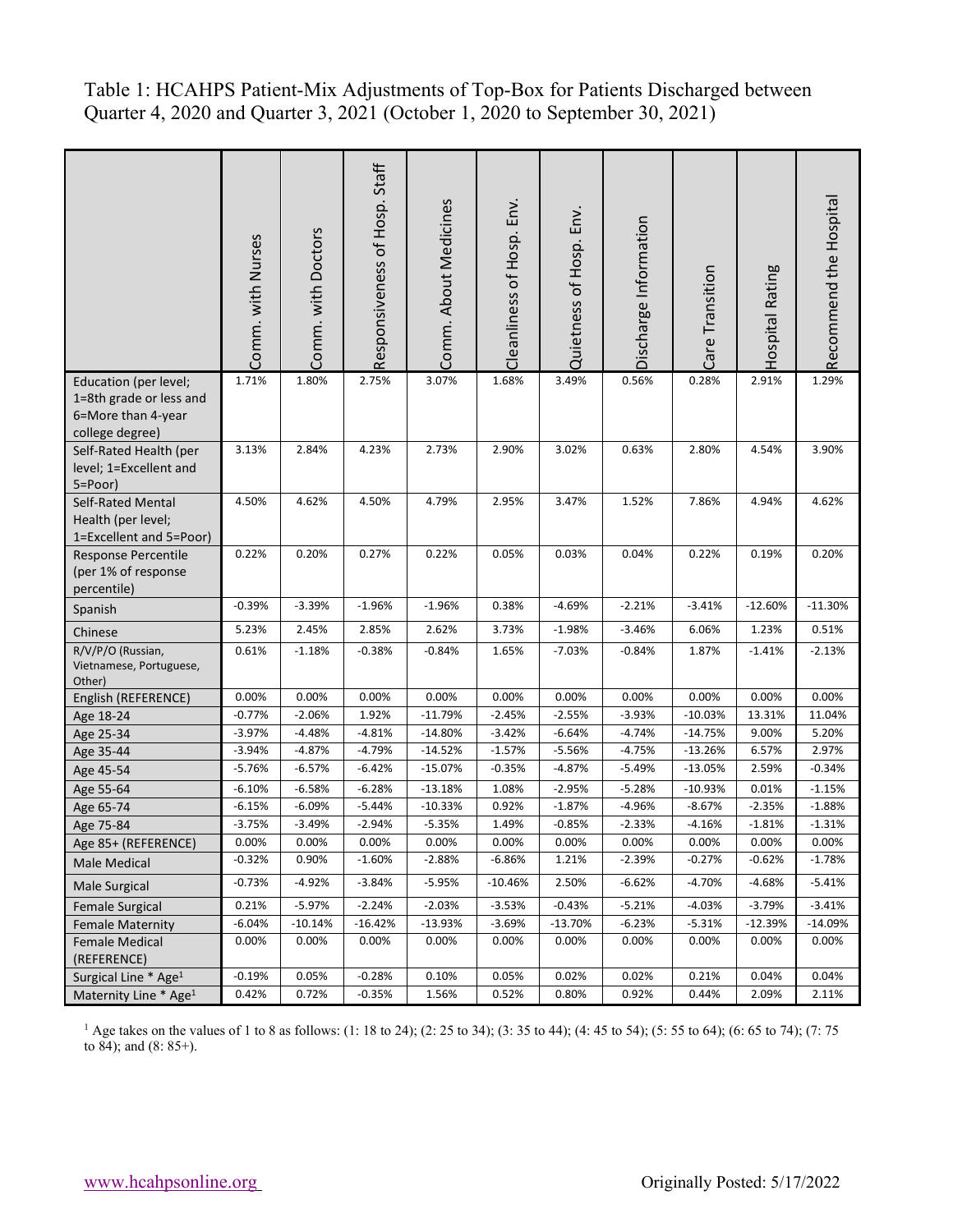Table 2: HCAHPS Patient-Mix Adjustments of Bottom-Box for Patients Discharged between Quarter 4, 2020 and Quarter 3, 2021 (October 1, 2020 to September 30, 2021)

|                                                                                           | Comm. with Nurses | Comm. with Doctors | Responsiveness of Hosp. Staff | Comm. About Medicines | Env.<br>Cleanliness of Hosp. | Env.<br>Quietness of Hosp. | Discharge Information | Care Transition | Hospital Rating | Recommend the Hospital |
|-------------------------------------------------------------------------------------------|-------------------|--------------------|-------------------------------|-----------------------|------------------------------|----------------------------|-----------------------|-----------------|-----------------|------------------------|
| Education (per level;<br>1=8th grade or less and<br>6=More than 4-year<br>college degree) | $-0.10%$          | $-0.41%$           | $-0.37%$                      | $-1.95%$              | $-0.24%$                     | $-1.24%$                   | $-0.56%$              | $-0.72%$        | $-0.73%$        | $-0.60%$               |
| Self-Rated Health (per<br>level; 1=Excellent and<br>5=Poor)                               | $-1.41%$          | $-1.31%$           | $-2.17%$                      | $-2.36%$              | $-1.61%$                     | $-1.42%$                   | $-0.63%$              | $-1.34%$        | $-2.41%$        | $-1.89%$               |
| Self-Rated Mental<br>Health (per level;<br>1=Excellent and 5=Poor)                        | $-1.17%$          | $-1.32%$           | $-1.67%$                      | $-2.54%$              | $-0.90%$                     | $-1.46%$                   | $-1.52%$              | $-1.10%$        | $-1.44%$        | $-0.71%$               |
| Response Percentile<br>(per 1% of response<br>percentile)                                 | $-0.05%$          | $-0.06%$           | $-0.09%$                      | $-0.14%$              | $0.00\%$                     | 0.01%                      | $-0.04%$              | $-0.04%$        | $-0.06%$        | $-0.04%$               |
| Spanish                                                                                   | 1.01%             | 2.15%              | 1.71%                         | 2.83%                 | 0.48%                        | 2.14%                      | 2.21%                 | 2.51%           | 4.76%           | 3.46%                  |
| Chinese                                                                                   | $-0.23%$          | 0.49%              | $-1.62%$                      | 1.53%                 | 2.21%                        | 1.67%                      | 3.46%                 | 3.03%           | 2.18%           | 2.51%                  |
| R/V/P/O (Russian,<br>Vietnamese, Portuguese,<br>Other)                                    | $-0.50%$          | 0.39%              | $-2.09%$                      | 3.01%                 | 0.09%                        | 2.27%                      | 0.84%                 | 1.60%           | 1.47%           | 1.52%                  |
| English (REFERENCE)                                                                       | $0.00\%$          | $0.00\%$           | $0.00\%$                      | 0.00%                 | $0.00\%$                     | $0.00\%$                   | 0.00%                 | $0.00\%$        | $0.00\%$        | 0.00%                  |
| Age 18-24                                                                                 | $-3.11%$          | $-3.20%$           | $-8.00\%$                     | 3.49%                 | $-2.77%$                     | $-3.14%$                   | 3.93%                 | $-1.81%$        | $-6.57%$        | $-6.80%$               |
| Age 25-34                                                                                 | $-2.35%$          | $-2.53%$           | $-5.50%$                      | 5.19%                 | $-2.84%$                     | $-2.05%$                   | 4.74%                 | $-1.13%$        | $-4.91%$        | $-5.36%$               |
| Age 35-44                                                                                 | $-2.14%$          | $-2.11%$           | $-5.26%$                      | 4.63%                 | $-4.20%$                     | $-2.70%$                   | 4.75%                 | $-1.65%$        | $-4.19%$        | $-4.59%$               |
| Age 45-54                                                                                 | $-1.00\%$         | $-0.60%$           | $-3.54%$                      | 5.64%                 | $-4.42%$                     | $-2.56%$                   | 5.49%                 | $-1.10%$        | $-2.22%$        | $-2.83%$               |
| Age 55-64                                                                                 | $-0.18%$          | 0.19%              | $-1.86%$                      | 5.32%                 | $-4.40%$                     | $-2.26%$                   | 5.28%                 | $-0.45%$        | $-0.74%$        | $-1.50%$               |
| Age 65-74                                                                                 | 0.61%             | $0.86\%$           | $-0.25%$                      | 4.94%                 | $-2.88%$                     | $-1.11%$                   | 4.96%                 | 0.31%           | 0.40%           | $-0.47%$               |
| Age 75-84                                                                                 | 0.62%             | 0.79%              | 0.32%                         | 2.99%                 | $-1.83%$                     | $-0.40%$                   | 2.33%                 | 0.36%           | 0.63%           | 0.03%                  |
| Age 85+ (REFERENCE)                                                                       | $0.00\%$          | $0.00\%$           | $0.00\%$                      | $0.00\%$              | $0.00\%$                     | $0.00\%$                   | $0.00\%$              | $0.00\%$        | $0.00\%$        | $0.00\%$               |
| Male Medical                                                                              | 0.57%             | $-0.08%$           | 0.59%                         | 3.63%                 | 4.54%                        | 0.13%                      | 2.39%                 | 1.06%           | 1.41%           | 0.89%                  |
| Male Surgical                                                                             | 1.49%             | 3.85%              | 3.16%                         | 6.60%                 | 7.02%                        | 0.16%                      | 6.62%                 | 3.63%           | 3.85%           | 3.49%                  |
| Female Surgical                                                                           | $0.77\%$          | $4.01\%$           | 2.59%                         | 2.39%                 | 2.85%                        | $0.57\%$                   | 5.21%                 | 2.63%           | 2.54%           | 2.64%                  |
| <b>Female Maternity</b>                                                                   | $3.18\%$          | $5.10\%$           | $8.07\%$                      | 8.93%                 | 2.41%                        | $6.05\%$                   | 6.23%                 | 3.30%           | 7.19%           | 6.40%                  |
| Female Medical<br>(REFERENCE)                                                             | $0.00\%$          | $0.00\%$           | $0.00\%$                      | $0.00\%$              | $0.00\%$                     | $0.00\%$                   | $0.00\%$              | $0.00\%$        | $0.00\%$        | $0.00\%$               |
| Surgical Line * Age <sup>1</sup>                                                          | $-0.02%$          | $-0.28%$           | $-0.06%$                      | $-0.11%$              | $-0.09%$                     | $-0.02%$                   | $-0.02%$              | $-0.18%$        | $-0.12%$        | $-0.24%$               |
| Maternity Line * Age <sup>1</sup>                                                         | 0.03%             | $-0.15%$           | 0.11%                         | $-0.05%$              | 0.30%                        | 0.21%                      | $-0.92%$              | 0.45%           | $-0.45%$        | $-0.57%$               |

<sup>1</sup> Age takes on the values of 1 to 8 as follows: (1: 18 to 24); (2: 25 to 34); (3: 35 to 44); (4: 45 to 54); (5: 55 to 64); (6: 65 to 74); (7: 75 to 84); and (8: 85+).